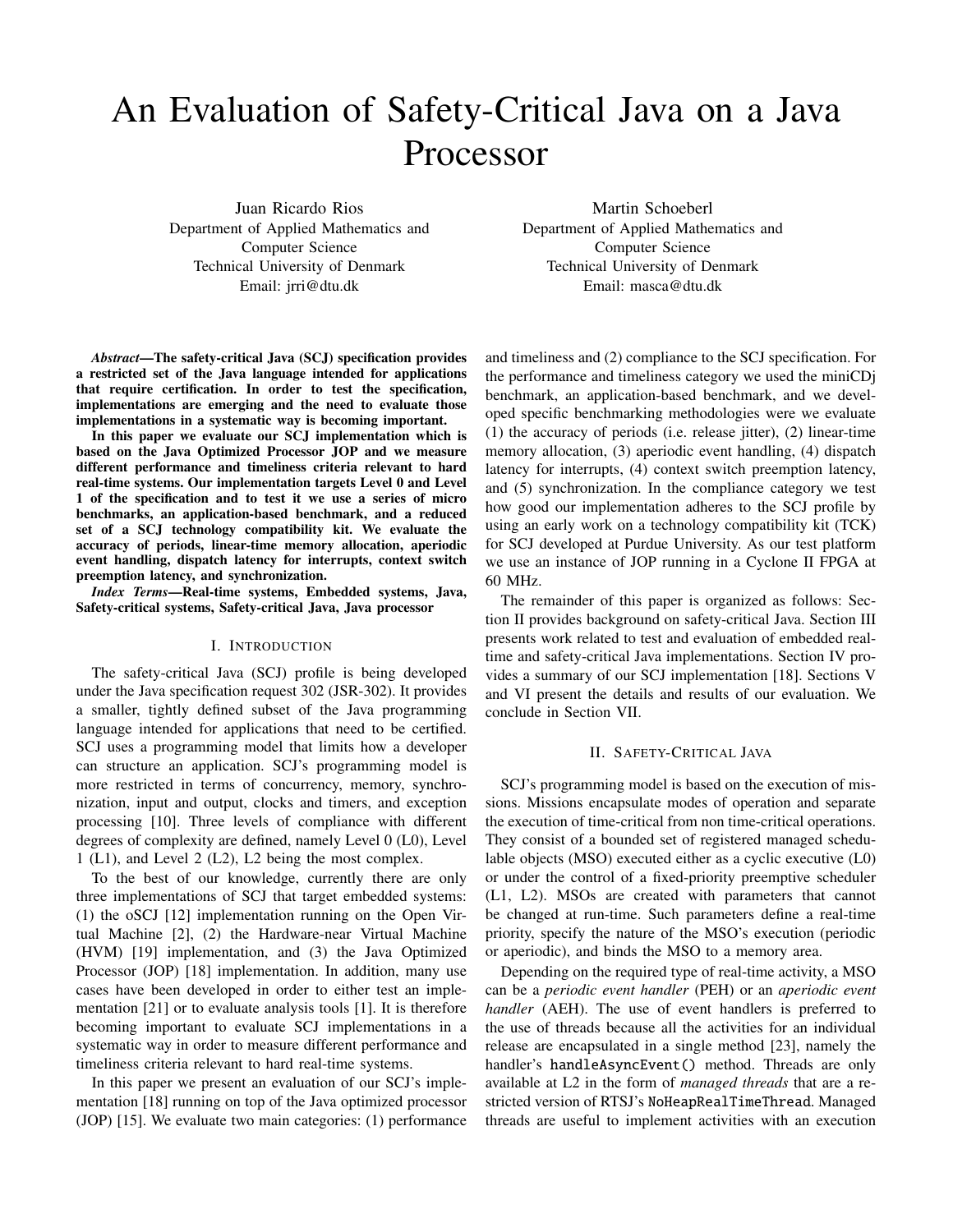pattern different from that of an aperiodic or periodic task, e.g. background activities that run at all times.

Memory management is based on memory areas free of garbage collector interactions. Depending on the intended life of the objects allocated in a memory area, there can be *immortal*, *mission*, or *private* memories. Immortal memory is used to store objects that will live for the whole execution of the application, mission memory holds objects that belong to a specific mission and private memory holds objects used only by a single MSO. From the point of view of a MSO, the different memory areas are logically organized as a linear stack where memory areas holding longer-lived objects are nested at deeper levels. Due to the nesting hierarchy and the different life times, objects cannot refer to each other in an unrestricted manner, as it is the case in standard Java. Objects allocated in a memory area can only store references to objects allocated either in the same or in an outer nested memory area. Objects allocated in immortal memory can be accessed by any MSO and objects in mission memory are accessible only to the MSOs belonging to the mission.

#### III. RELATED WORK

Corsaro and Schmidt provide in [4] an evaluation of two real-time Java implementations. They compare the Timesys RTSJ reference implementation [22] with their own RTSJ implementation, namely jRate. In that work, Corsaro and Schmidt developed RTJPerf, a synthetic, workload-based benchmark to test time efficiency in an RTSJ compliant (for v1.0.1 of RTSJ at that time) JVM. They provide tests to measure linear time memory allocations, the delay to service asynchronous events, overhead on thread switching and preemption, and the accuracy of timers. A very similar study done by McEnery et al. in [11], provides an empirical evaluation of two main-stream, commercial implementations of RTSJ. They compare Sun's (now part of Oracle Inc.) Java RTS and Aicas' JamaicaVM. McEnery et al. assess the efficiency and predictability of the two commercial implementations by providing tests for memory allocation, thread management, synchronization, and asynchronous event handling.

From these two works we found that some tests, e.g. the linear-time memory tests, are relevant in the context of SCJ and can be adapted to our current evaluation. However, there are other tests that (1) are not applicable to SCJ e.g. the latency to dispatch unbounded asynchronous event handlers from the firing of an event, and (2) use features not allowed in SCJ e.g. RTSJ's RealtimeThread and self-suspending methods.

In [5], Doherty provides a benchmark to test RTSJbased real-time Java implementations. His benchmark, SPECjbb2005rt, based on the SPECjbb2005 benchmark [20], is enhanced to provide throughput and response time metrics. However, SPECjbb2005rt focuses on soft real-time applications and does not make use of RTSJ's features intended for hard real-time systems such as NoHeapRealtimeThreads and does not implement tests that use immortal or scoped memory, which are integral parts of SCJ. Moreover, SPECjbb2005rt has not been made publicly available nor has it been adopted by the SPEC corporation. Nonetheless, Doherty's work emphasizes the need for standardized benchmarks that can be used to compare different implementations of (hard) real-time JVMs.

Instead of providing a collection of tests that independently evaluate embedded real-time Java features, in [6], Kalibera et al. present the CDx benchmark, an open source, applicationbased benchmark that can be adapted to run both on standard and RTSJ compliant VMs. CDx can be used for soft and hard real-time systems as it uses RTSJ's hard real-time features. CDx has one periodic thread used to detect potential aircraft collisions, based on simulated radar frames. The metrics that CDx provides are response time, computation time, and jitter for the collision detector periodic thread. A refactored version of CDx, miniCDj, that uses the SCJ API was developed and used in [12] to test Purdue's L0 SCJ implementation. The miniCDj benchmark was developed for v 0.76 of JSR-302 and the current version of JSR-302 is 0.94. Therefore, some modifications were necessary to run it in our implementation.

Any JSR requires a technology compatibility kit (TCK) and in [24], Zhao et al. describe their initial work towards developing a TCK for SCJ where focus was on functional and behavioral tests. The test cases were derived from SCJ's specification to evaluate features such as the mission life cycle, concurrency and scheduling, memory, clocks and timers, and exceptions. We will use a subset of the tests described in their work, as not all of them can be applied to our implementation e.g. tests that evaluate L2 features.

#### IV. SAFETY-CRITICAL JAVA ON JOP

For the evaluation we use the SCJ implementation [18] on top of the Java processor JOP [15]. We reuse the already available infrastructure for thread scheduling to implement the SCJ handlers. The original version of JOP uses a garbage-collected heap but for the SCJ implementation the garbage collector is substituted by an implementation of scoped memories. Our test platform is the Altera DE-2 70 evaluation board with a Cyclone II FPGA running at 60 MHz, external SRAM access latency of 3 cycles, and 4 kB method cache with 32 blocks.

#### *A. Scope Memories*

To allow a fragmentation free implementation of scoped memories, an SCJ application has to specify the sizes of immortal memory, mission memory, and all private memories per handler. Furthermore, the memory areas have a unique nesting relation. Mission memory is an inner memory of immortal, and private memories are inner memories of mission memory. According to the RTSJ notion of scoped memories, the object that represents the memory area is allocated in the outer memory. However, the size, given in the constructor of a scoped memory does not include the memory requirements of the nested scopes. Therefore, the actual memory, the backing store, is not nested in RTSJ style scopes.

However, with the information of the maximum sizes of nested scopes an *implementation* of the memory area can actually use real nesting of the backing store. We use this property in a single class that can be used to represent all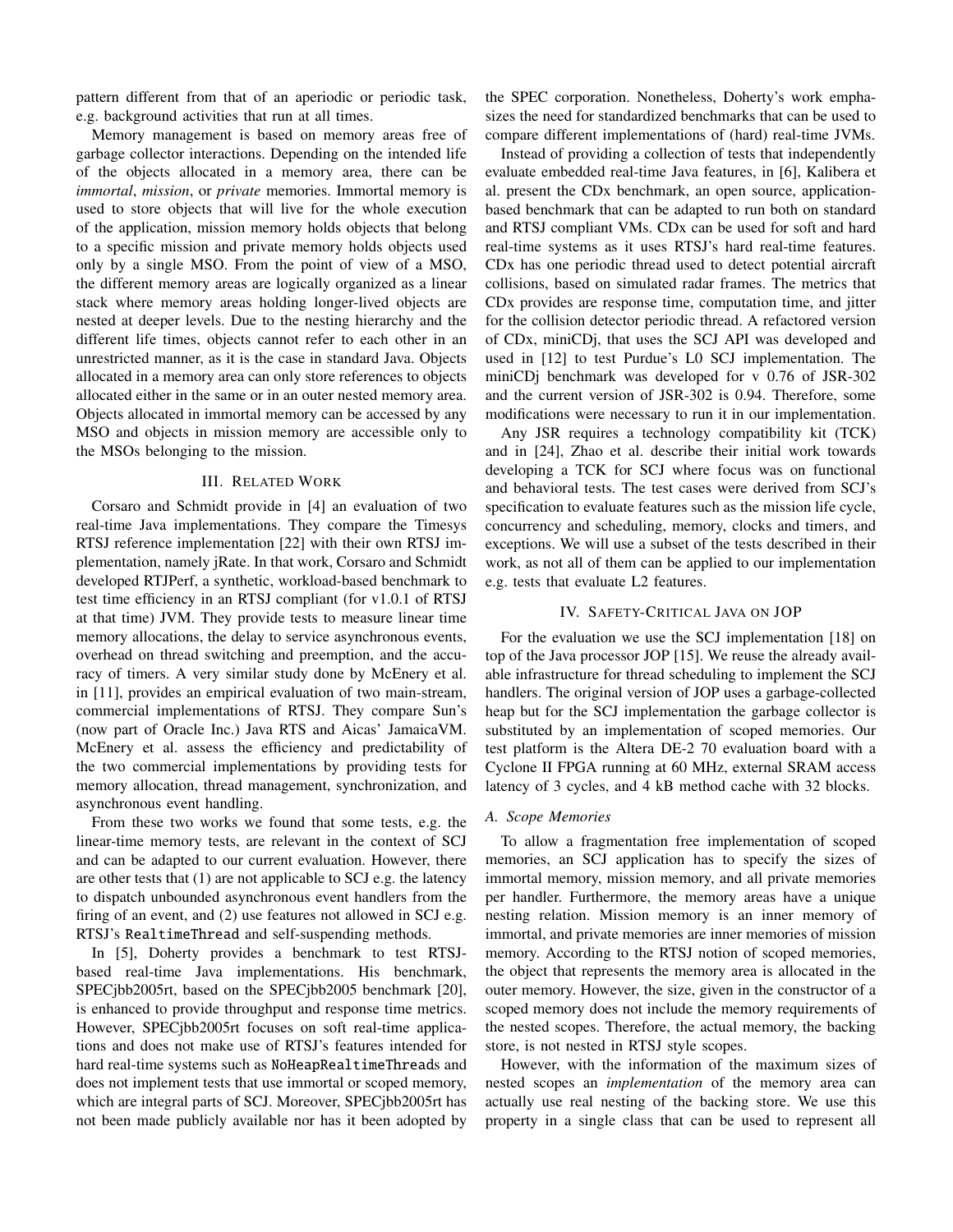three different SCJ memory types: immortal, mission, and private [16].

The class Memory is a system class and is used to implement ImmortalMemory, MissionMemory, and PrivateMemory. The SCJ memory classes still extend the RTSJ memory classes, but the actual implementation of the functionality is delegated to the Memory class. The user visible API of SCJ is unchanged.

The memory areas form a strict hierarchy with respect to lifetime, which can also be represented as nesting levels. These nesting levels are static. One can assign level 0 for immortal memory, level 1 for the initial mission memory, level 2 for the initial private memory, and so on. These levels, statically assigned to each memory area, can be used to simplify the reference assignment checks [13]. A reference field of an object at level  $n$  may only point to an object allocated at level  $m \leq n$ . Static fields are allocated in immortal memory and therefore, their level is 0.

## *B. Thread Scheduling*

SCJ has the notion of handlers that are released either periodically or on an event. JOP's runtime infrastructure supports a simple form of real-time threads and event handlers. This infrastructure is reused to implement the SCJ handlers.

The thread scheduler in the JVM of JOP is invoked (1) on a timer interrupt, (2) when a thread finishes it's release (with the invocation of waitForNextPeriod()), and (3) when an event handler is fired. The scheduler performs three functions: (1) find the next thread to dispatch, (2) reprogram the timer interrupt, and (3) dispatch the thread. The thread with the highest priority, which is ready (it's release time is now or already passed), is selected for dispatch.

To find the time for the next timer interrupt, the priority ordered list of threads is searched. A thread shall only interrupt the currently dispatched thread, when its priority is higher than the dispatched thread. Therefore, only higher priority threads are searched. Within this set of threads, the thread with the *nearest* release time determines the next timer interrupt. That release time is used for the next scheduling interrupt.

The threads are collected in a priority ordered array. There is no explicit run queue or other queues. However, the run queue is implicit: each thread that has a release time now or in the past is in the run queue. The first thread found in the priority ordered array is dispatched. This gives short dispatch time for high priority threads and longer for lower priority threads, which is acceptable as high priority threads have shorter deadlines when priorities are assigned deadline monotonic. Threads check their deadlines and update their release time on a call to the waitForNextPeriod() method. The implementation of the SCJ handlers uses the original realtime threads from JOP (RtThread) [14].

## *C. Interrupts*

SCJ (and the next version of RTSJ) has the notion of first-level interrupt handlers. An interrupt handler has to extend InterruptServiceRoutine and has to implement the interrupt handling code in the handle() method. The InterruptServiceRoutine object is used as lock to protect data structures that are used to communicate between the interrupt handler and the application threads or second level handlers. Interrupt priorities are higher than thread priorities. Executing a synchronized section with such an interrupt priority disables the scheduling interrupt and the interrupts at lower priority.

The notion of the interrupt handler in SCJ and the mapping of lock priorities to interrupt disabling are similar to the proposal in [17]. In our current implementation the JVM accepts a standard Runnable as an interrupt handler, which is registered by a system class. Even the thread scheduler is just a plain Runnable that is registered for the timer interrupt. Therefore, the SCJ implementation of interrupt handlers can keep the notion of the available Runnable and just invoke the handle() method of the interrupt handler. The hardware of JOP disables all interrupts, when an interrupt happens. By keeping them disabled during the handle() method and disabling them on all synchronized methods of the handler class we have a less responsive system, but are on the safe side for synchronization.

## *D. Code Size*

The JOP build tool links only classes used by the application into the final application. Furthermore, small versions of the JDK (a CLDC 1.1 version and a subset of it) are available for JOP. Therefore, the overhead of the JVM is relative small. An SCJ Hello World example, all needed SCJ and JDK support classes, and the JMV Java classes result in an application binary of 102 KB.

#### V. MICROBENCHMARKS

In this section we present the micro benchmarks developed to test our SCJ implementation. Each test is organized as an independent mission, where we use the mission memory to store test-specific configuration data.

### *A. Accuracy of Periods*

The majority of the computational load in real-time systems comes from periodic activities (e.g. sampling sensor data and applying control laws) [3]. Support for periodic activities is provided in SCJ via the PeriodicEventHandler class where an application developer adds its own functionality by overriding the handleAsyncEvent() method and provides a *start* time and a *period*. The *start* value represents an offset measured from the start of the mission until the first release of the PEH  $(\Phi$  in Figure 1).

Ideally, the j-th release of a PEH should happen at integer multiples of the PEH's period plus the initial offset, as shown in Figure 1. In practice however, due to e.g. executing higher priority threads at the release time of lower priority tasks, it may not be possible to completely eliminate the release delay. With a single task, one of the main contributions to the release jitter comes from the scheduling overhead.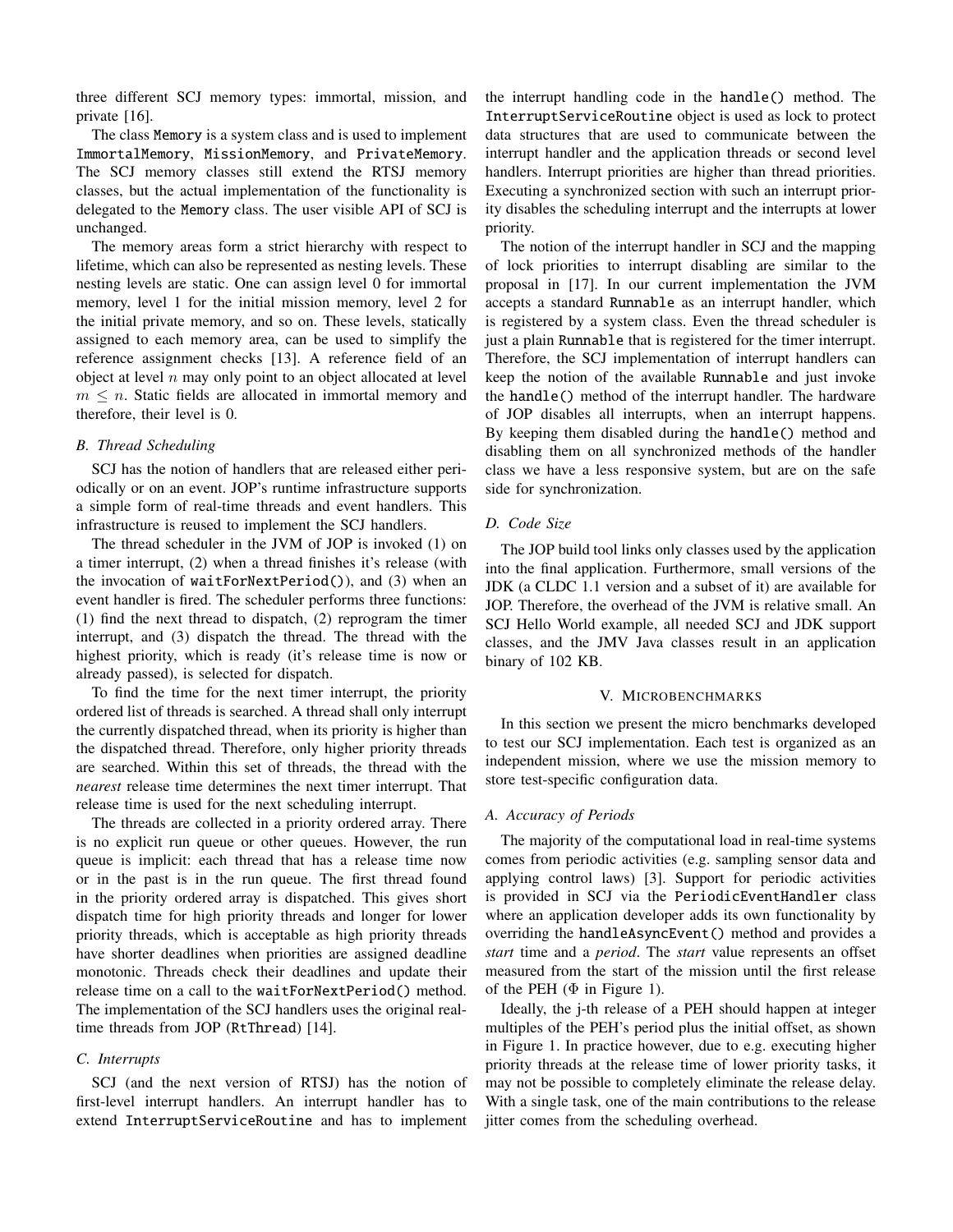

In this part of the evaluation we measured the accuracy of successive periodic releases. Our test setup uses a single PEH running at maximum priority, with a period  $T = 150$ ms, and that is rescheduled by the SCJ framework to be release at the next ideal release time (see Figure 1) by calling waitForNextPeriod(). The measurement was done as follows:

- 1) We first obtain the mission start time,  $t_0$
- 2) We get the actual release time of the *j*-th instance of a PEH,  $t_r^j$ , equal to the time at which its handleAsyncEvent() method is executed
- 3) We calculate the time interval between the actual j-th PEH release time and the start of the mission,  $t_r^j - t_0$
- 4) We calculate the deviation of the start time for the j-th PEH release,  $\Delta_j$ , as  $\Delta_j = (t_r^j - t_0) - jT$

Table I shows the values of  $\Delta_i$  for 1,000 releases of the single PEH. The release jitter is thus equal to the maximum deviation of the start time among all instances [3] and is equal to 1 us. We can see that there is almost no variation in the deviation of the start times, which is a desired characteristic for time predictable systems.

In our implementation, the values in Table I represent the interrupt dispatch latency plus one context switch delay. This is indeed the case, as it will be shown latter in sections V-D and V-E.

#### *B. Linear-time Memory Allocation Time*

SCJ requires that mission and private scoped memories be linear-time memory areas, i.e., memory regions where the allocation time is proportional to the size of the allocated data. Immortal memory however is not required to be of linear-time type [10]. If allocations in immortal memory are restricted to the initialization phase then whether or not the immortal memory is of linear-time type is not relevant. However, in mission phase, allocating data in immortal memory can affect the timeliness of the system as allocations may have variable execution times. In our implementation, all the SCJ memory areas are derived from a single system class, called Memory, that provides linear-time allocations

To test the linearity in memory allocation times ideally we would like to directly write a portion of the scoped



Fig. 2. Linear time memory allocation time

TABLE II MEASURED SCOPED MEMORY ALLOCATION TIMES

| Size (Bytes) | Min (us) | Max (us) | Average (us) | Stdev (us) |
|--------------|----------|----------|--------------|------------|
| 8            | $\Omega$ | 1        | 0.933        | 0.250      |
| 16           | 1        | 2        | 1.626        | 0.484      |
| 32           | 3        | 3        | 3.0          | 0.000      |
| 64           | 6        | 6        | 6.0          | 0.000      |
| 128          | 11       | 12       | 11.871       | 0.335      |
| 256          | 23       | 24       | 23.602       | 0.489      |
| 512          | 47       | 48       | 47.104       | 0.305      |
| 1.024        | 94       | 95       | 94.142       | 0.349      |
| 2,048        | 188      | 189      | 188.2        | 0.400      |
| 4,096        | 376      | 377      | 376.601      | 0.489      |
| 8.192        | 752      | 754      | 753.067      | 0.398      |
| 16,384       | 1505     | 1507     | 1506.025     | 0.584      |
| 32,768       | 3012     | 3013     | 3012.267     | 0.443      |

memory we are interested in testing but in general there is no way to do that in Java. Another option is to allocate several objects for which we know their size, possibly obtained with the SizeEstimator class. However, SizeEstimator only provides a conservative estimate on the (implementation dependent) size of an object and we will also need to include the time to execute the object's constructor. We use a more VM independent approach which is to measure the time it takes to allocate a variable number of bytes of an integer array.

The results of 1,000 allocations of up to 32 KB is shown in Table II. Figure 2 shows a plot of the maximum allocation times registered where it can be seen the linearity in the allocation times. We also see in Table II that, even with a single thread, we registered maximum and a minimum values. We thought the variation was due to the idle tick of the scheduler but running the test with interrupts globally disabled still produces the variations. This issue remains to be investigated, but most likely is because allocating one word of memory takes less than 1 us, which is the accuracy of the timer used to take the measurements (this will also explain the value of zero in the first row of the table). Nonetheless, we see little variation in the data, a desirable characteristic in real-time systems where consistency is the main concern.

#### *C. Aperiodic Event Handling*

Real-time systems also need to respond to events (internal or external) that occur at random points in time. Handling this type of events has to be done as they occur, without disturbing the system's main application logic, which is usually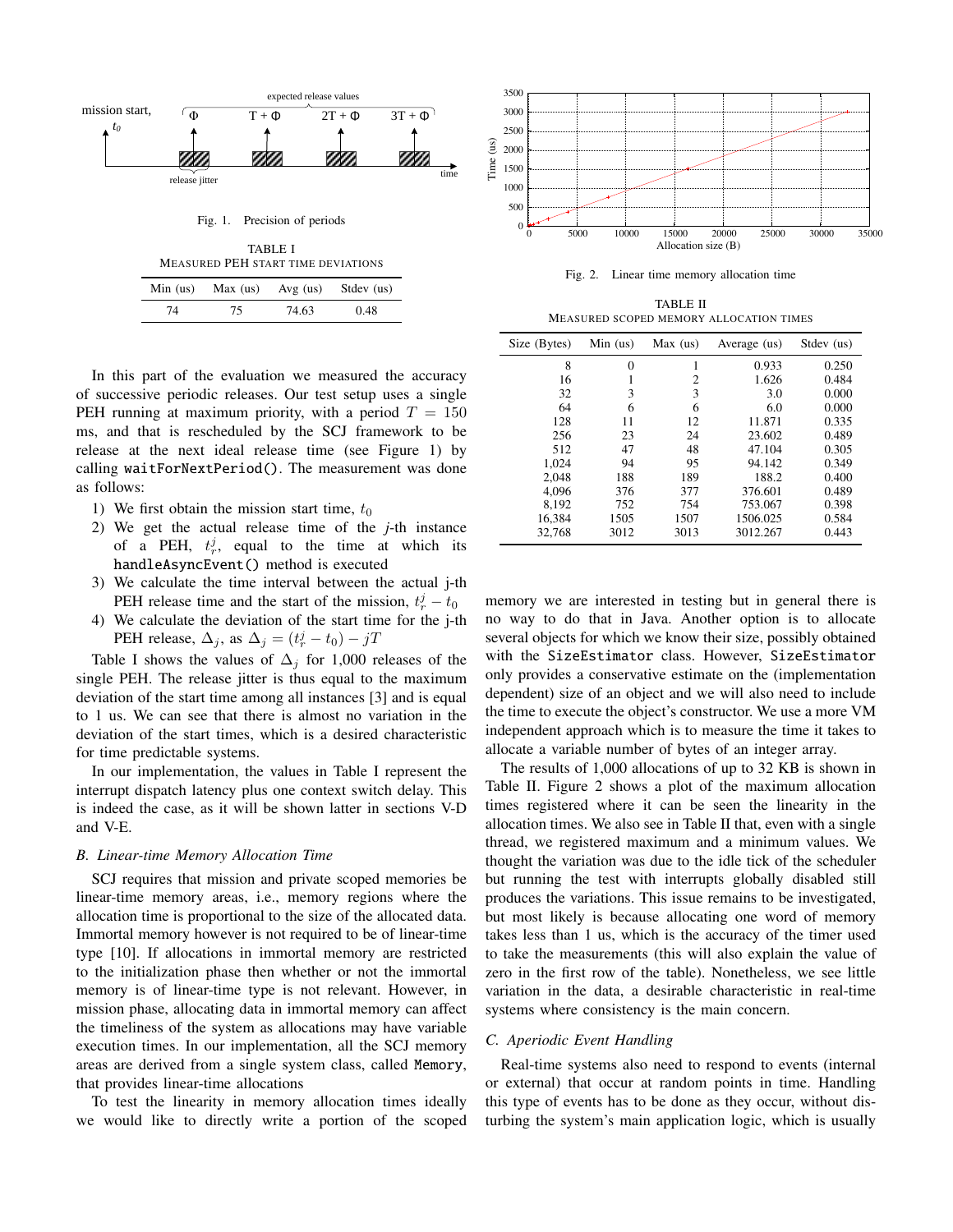executed by periodic activities [23]. Unanticipated events can be handled by *aperiodic* or *sporadic* tasks. An *aperiodic* task has either soft or no deadlines while *sporadic* tasks have hard deadlines and a minimum inter-arrival time [9].

SCJ does not provide support for sporadic tasks, as there is no detection of minimum inter-arrival time violations. Only aperiodic tasks can be implemented through the AperiodicEventHandler (AEH) or AperiodicLongEventHandler (ALEH) classes. Both AEHs and ALEHs must have a priority and, in the absence of shared resources, they will not interfere with the execution of higher priority PEHs. However, PEHs with lower priorities can miss their deadlines due to a higher priority AEH or ALEH with a large execution time. As opposed to RTSJ, where there is a configurable-size queue of events to service bursts of events, in SCJ the queue is of fixed size and equals to one with a queue overflow policy set to REPLACE, i.e. to overwrite pending event releases.

For this part of the evaluation, we test that: (1) high priority PEHs do not miss their deadlines, (2) the event queue size is equal to one, and (3) the queue overflow policy is set to replace. Our setup is as follows: we generate two task sets of PEHs with a processor utilization of 69% and 88%. The 69% is chosen as it is the theoretical utilization limit to guarantee schedulability under rate monotonic [8] and the 88% value represents the average case bound for rate monotonic [7]. We then increase the total load of the system by generating a burst of events that are to be served by a single ALEH. We use ALEHs because we can piggy-back a payload of type long to the servicing of an event request that is used to identify which event is being serviced.

The events are generated using a PEH that fires the ALEH at times that follow a Poisson distribution with a mean arrival time of 200 ms ( $\lambda = 5$ ). The service time for each event, i.e. the execution time of the ALEH, varies from 15 ms to 200 ms in order to increase the aperiodic load of the system. The aperiodic load is a function of the number of serviced events,  $N$ , and the ALEH execution time,  $C$ , and is calculated as  $NC/\Delta T$ , where  $\Delta T$  is the total running time of the experiment, in this case 50,000 ms. The priority of the ALEH is chosen to be a value between the priorities of the PEHs.

Figures 3a and 3b show the results of our experiments. In the left side of Figure 3a we see the increase in the total aperiodic load and on the right side the total number of events serviced during the execution of the test. The total number of events released was of 247. Figure 3b shows the number of deadlines missed per PEH where the high priority PEHs are PEH0, PEH1, PEH2, and PEH3. We see that as the aperiodic load increases, fewer events can be serviced and that deadlines start to be missed as the aperiodic load reaches around 20% and 10% for the 69% and 88% periodic loads respectively. We also see that the high priority PEHs never miss a deadline and that deadlines are first missed by the lowest priority PEH, i.e. PEH9 in Figure 3b.

It might appear from Figure 3b that as the aperiodic load increases, low priority PEHs will start to miss fewer deadlines. This is however not the case and what really happens is that low priority PEHs will have very long response times thus completing fewer releases. This situation will continue up to the point were not even a single release will be completed e.g. see the bar located at 130 ms in Figure 3b. This is necessary to handle the overload situation caused by the aperiodic handler.

We checked that events that arrive too close overwrite each other and that only the last received event will be served. This was checked by using the long parameter of the released ALEH to identify which event is being serviced. In this way we see that a REPLACE policy for the overflowing of an event queue of size 1 is effectively implemented (in JOP this queue is a one-element array).

We ran a similar experiment with several ALEHs running at the lowest priority and the results showed that no PEH missed its deadline. The total aperiodic load stays always below 12% and 31%. In addition, as the number of available low priority ALEHs increases, more events can be serviced, giving an intuition on how to dimension the system in terms of the number of aperiodic event handlers required to serve aperiodic events with a known arrival pattern. Due to the space restrictions of this paper, the results are not shown.

## *D. Dispatch Latency for Interrupts*

SCJ supports the notion of first level interrupt handlers in Java thorough the ManagedInterruptServiceRoutine (MISR) class. Similar to other MSOs, MISR objects have to be registered to a specific mission and the interrupt service routine (ISR) code is implemented by overriding the handle() method of RTSJ's InterruptServiceRoutine class, which in SCJ is more restricted than its RTSJ counterpart. In general, in Java an ISR can be implemented as a handler or as an event [17]. The handler approach uses a method invoked by the hardware while the event approach uses a form of asynchronous event to fire an AEH or unblock a managed thread. The advantages and disadvantages of both methods are described in more detail in [17].

Interrupt handlers are executed at hardware priorities, i.e., priorities that are higher than those of ordinary schedulable objects, and can delay the completion of schedulable objects. It is therefore important that interrupts are dispatched as fast as possible. An ISR can be preempted (or interrupted) only by a higher priority interrupt, assuming that the ISR disables only lower or equal priority interrupts. Nested interrupts can make the system more responsive to external events but can increase the blocking times due to interrupts. In this part of our evaluation we test the interrupt dispatch latency.

To measure the interrupt dispatch latency we compute the time between the generation of an interrupt and its delivery.<sup>1</sup> How interrupts are generated is implementation dependent, making it difficult to measure the time of the interrupt generation in an way that can be ported between SCJ implementations. Measuring the time when the interrupt

<sup>&</sup>lt;sup>1</sup>Generation is the hardware mechanism that makes the interrupt available to the Java program while delivery is the action that invokes an ISR [10]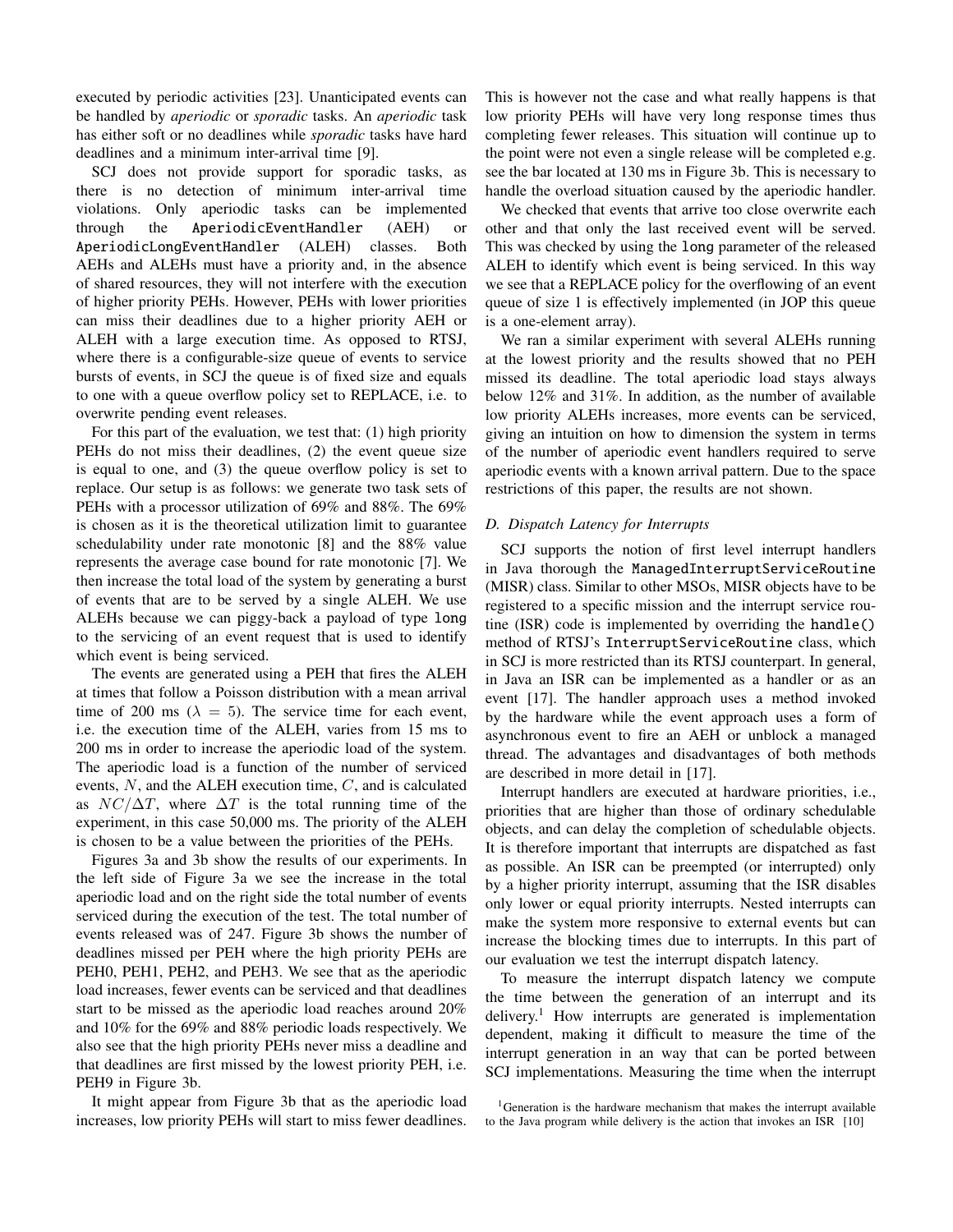

(a) Aperiodic load (left) and number of events serviced as a function of the AEH execution time with periodic loads of 69% and 88%



Fig. 3. Total aperiodic load (top left), number of aperiodic events serviced (top right), and number of deadlines missed (bottom left and right) as a function of the event handler execution time for periodic loads of 69% and 88%.

| TABLE III<br>INTERRUPT DISPATCH LATENCY |          |          |            | <b>TABLE IV</b><br><b>CONTEXT SWITCH LATENCY</b> |          |  |          |            |            |
|-----------------------------------------|----------|----------|------------|--------------------------------------------------|----------|--|----------|------------|------------|
|                                         | Min (us) | Max (us) | $Avg$ (us) | Stdev (us)                                       | Min (us) |  | Max (us) | $Avg$ (us) | Stdev (us) |
| <b>SCJ</b>                              | 25       | 26       | 25.23      | 0.422                                            | 62       |  | 72       | 69.644     | 1.4361     |
| Non-SCJ                                 |          |          | 4.6        | 0.491                                            |          |  |          |            |            |

is delivered is however non-implementation dependent and is equal to the time when the handle() method of the InterruptServiceRoutine is executed.

In our implementation we used JOP's system device to generate interrupts triggered by software using a PEH. The PEH is randomly selected at mission initialization from a group of PEHs with different priorities. The purpose is to show that indeed interrupt priorities are higher than MSOs priorities and that the dispatch latency is independent of the PEH's priority that generated the interrupt.

Table III compares the dispatch latencies for 1,000 interrupt occurrences when using SCJ's MISR and when using a plain runnable invoked by the hardware as the ISR. The overhead when using the SCJ implementation comes from invoking four methods as opposed to only one for the non-SCJ version. The additional methods are the enter() and its associated runnable's run() methods required to execute in the ISR's private memory, and the InterruptServiceRoutine's handle() method.

#### *E. Context Switch Latency*

Context switch latency is a source of overhead that can affect the performance of the system. For this test, we create two PEHs, one with high priority,  $PEH<sub>H</sub>$ , and the other with a lower priority,  $PEH<sub>L</sub>$ . The start times of both PEHs are selected so as to make  $PEH<sub>L</sub>$  to begin execution before  $PEH<sub>H</sub>$ .  $PEH<sub>L</sub>$  has a long period and constantly updates a variable with the current time,  $t_L$ . PEH<sub>H</sub> has a shorter period and reads the current time,  $t_H$ , as the first statement of its handleAsyncEvent() method. Because  $PEH<sub>H</sub>$  will always preempt  $PEH<sub>L</sub>$ , the context switch latency will be equal to the difference between  $t_H$  and  $t_L$ . The results of our measurements, for 1,000 context switches, is shown in Table IV.

The minimum value is obtained when  $t_L$  is updated just before the context switch while the maximum value is obtained when the context switch happens just before updating  $t_L$ .

#### *F. Synchronization*

Contention for shared resources among managed schedulable objects can result in priority inversions. To avoid priority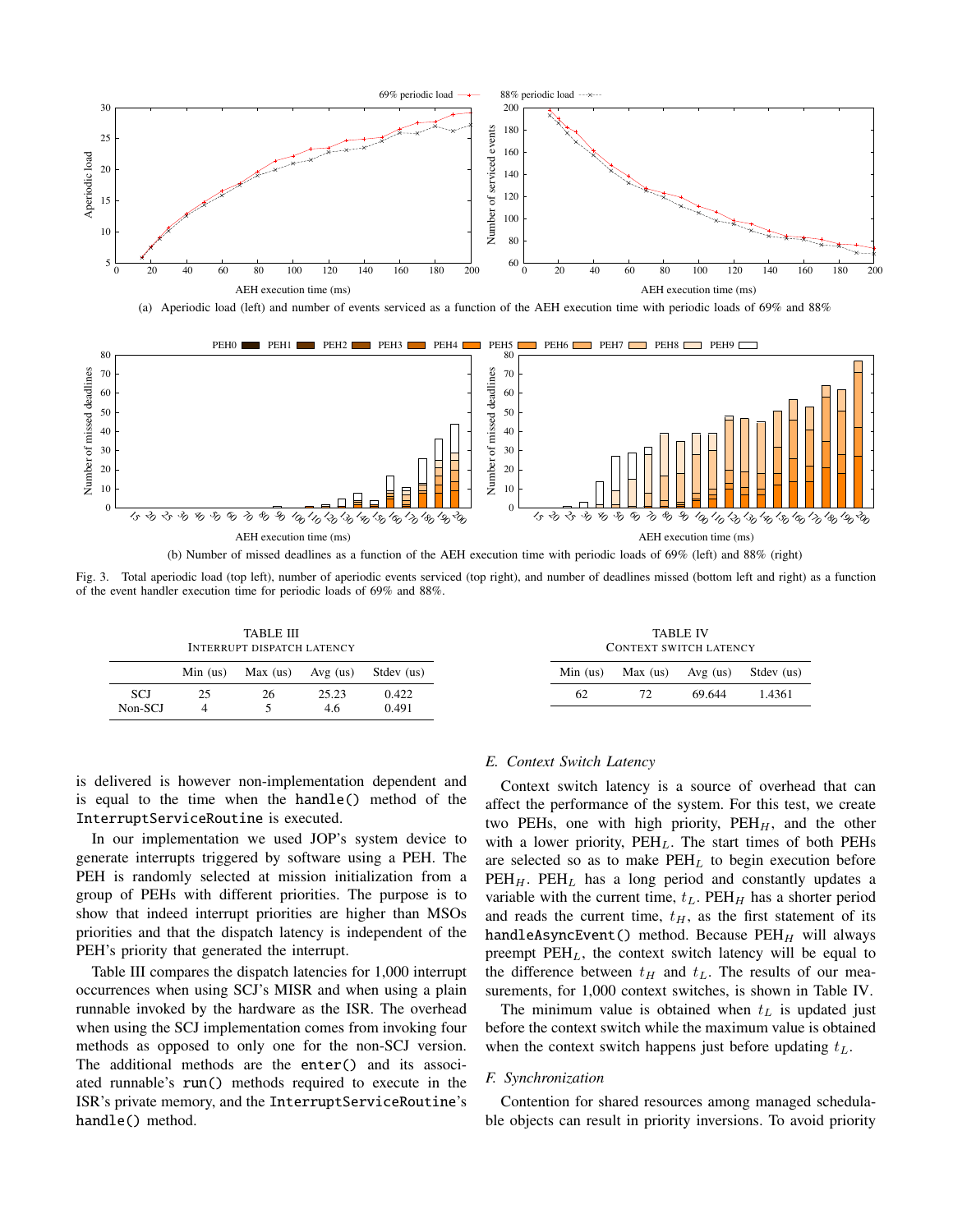

Fig. 4. Execution pattern of the task set of Table V

inversions, SCJ requires the use of the priority ceiling emulation (PCE) protocol to control access to shared resources.

To test a correct PCE implementation, we use the task set of Table V with three PEHs with low, medium, and high priorities. The offset column is the time of the PEH's first release, the critical section column is the time that the PEH requires a shared resource, and the WCET column is the total computation time. A shared object in mission memory is used by the low and high priority PEHs and its lock is acquired by the low priority PEH at time  $t = 0$ . At  $t = 400$  the high priority PEH will try to lock it. With those values, we will force a potential priority inversion in the task set.

We expect that with a correct PCE implementation the execution pattern to be as shown in Figure 4. Measured release delay and response times for all PEHs is shown in TableVI.

JOP's implementation of the PCE protocol is done by globally disabling all interrupts within synchronized methods. As the scheduler is a first level interrupt handler fired by the programmable timer counter, with interrupts globally disabled there will be no scheduling decisions, i.e., once a PEH has acquired a lock it cannot be preempted or interrupted. The object's monitor ceiling is therefore effectively equal to the maximum priority of all the possible managed schedulable objects that could ever acquire the lock of the shared object.

# *G. Discussion*

By organizing each micro benchmark as a single mission we are also testing compliance to the mission-based programming model of SCJ. We are implicitly testing the mission life cycle by: (1) changing missions and executing them in a predetermined sequence, (2) resizing the mission memory

TABLE VI MEASURED TIMING VALUES OF SYNCHRONIZATION TASK SET

| PEH    | Release delay (ms) | Resp. Time (ms) |
|--------|--------------------|-----------------|
| HIGH   | 501.840            | 403.565         |
| MEDIUM | 802.397            | 907.115         |
| LOW.   | 0                  | 1308.939        |

before mission initialization, (3) providing mission termination mechanisms, (4) using nested private memories at mission cleanup, and (5) delaying the start of tasks with the start parameter of the ReleaseParameters class.

In order to make our micro benchmarks portable across SCJ implementations we developed them using the available public SCJ API features. However, when we used SCJ's clock API for timing measurements an overhead is introduced due to additional method calls and normalization operations. Moreover, saving such measurements in *clock objects* allocated in shared memory areas increases the complexity. The use of the clock API is kept for portability but to increase the accuracy of our measurements we used JOP's microsecond counter. In this way our benchmarks are not inherently related to our particular SCJ implementation.

#### VI. SCJ'S TCK AND MINICDJ

As SCJ is still in an early draft phase, currently there is no official TCK available that can be used to check our implementation against the specification. There is however a reduced SCJ TCK done at Purdue University that we can use to check the portions of the SCJ that the TCK exercises. As the TCK is organized as a collection of applications running on top of an SCJ implementation, it is not possible to exercise all the requirements of the specification. For example, to test that private scoped memories are not accessed by more than one thread, the TCK *explicitly creates* such memories from user space and enters them with the enter() method. Explicit creation of private scopes is not allowed in SCJ and enforced with a private constructor in the PrivateMemory class. Restricting the use of the enter() method is more difficult, as an implementation may be based on the RTSJ where such method is declared as public.

As a result, there are some tests that we cannot directly apply to our implementation. Moreover, as we are only targeting a L1 implementation, we skipped the L2 tests of the TCK. The tests that are exercised in our implementation by running Purdue's TCK are summarized in Table VII. The reader is referred [24] for the details of the tests.

To test our implementation with a complete application, we have used the miniCD benchmark. We used six planes,  $1,000$ frames, and the period of the detector was set to 1,000 ms. No frame overruns were detected and values for the detector's execution time are shown in Table VIII.

The variation in the computation time is because collision detection depends on both, the current and the previous frames, thus generating a variable size space to search for potential collisions. The measured release delay is less than 3 microseconds thus it is not shown in Table VIII.

To see if parts of our SCJ implementation may affect the execution times, we also run this test with scope checks enabled and disabled, and using both, JOP's microsecond counter and the SCJ clock API to drive the cyclic schedule. None of these showed to add considerable overhead. The main source of execution time comes from the large number of floating point operations that in JOP are done in software.